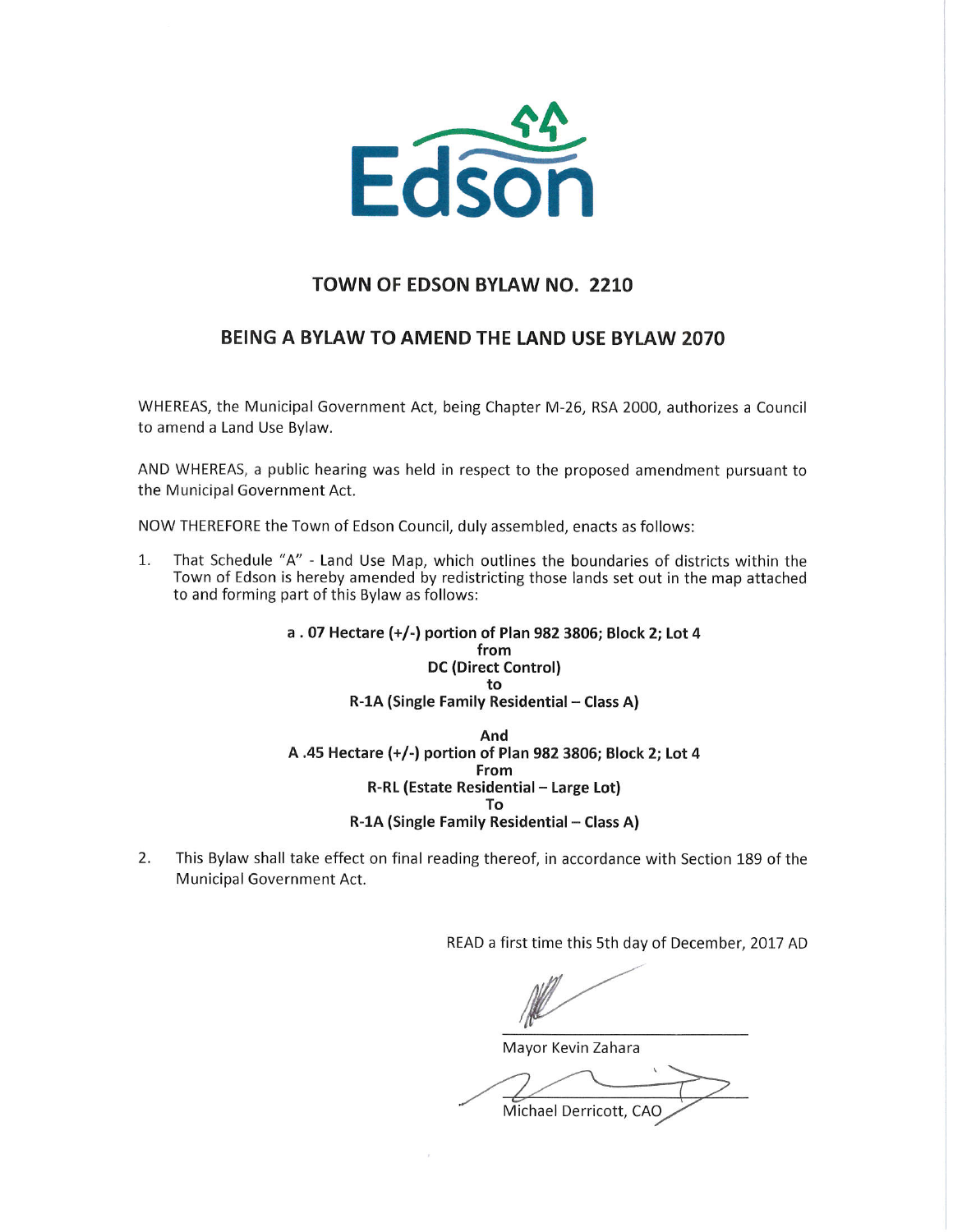PUBLIC HEARING held this 16th day of January, 2018 AD

READ a second time this 16th day of January, 2018 AD

READ a third time and finally passed this 16th day of January, 2018 AD

Mayor Kevin Zahara Michael Derricott, CAO